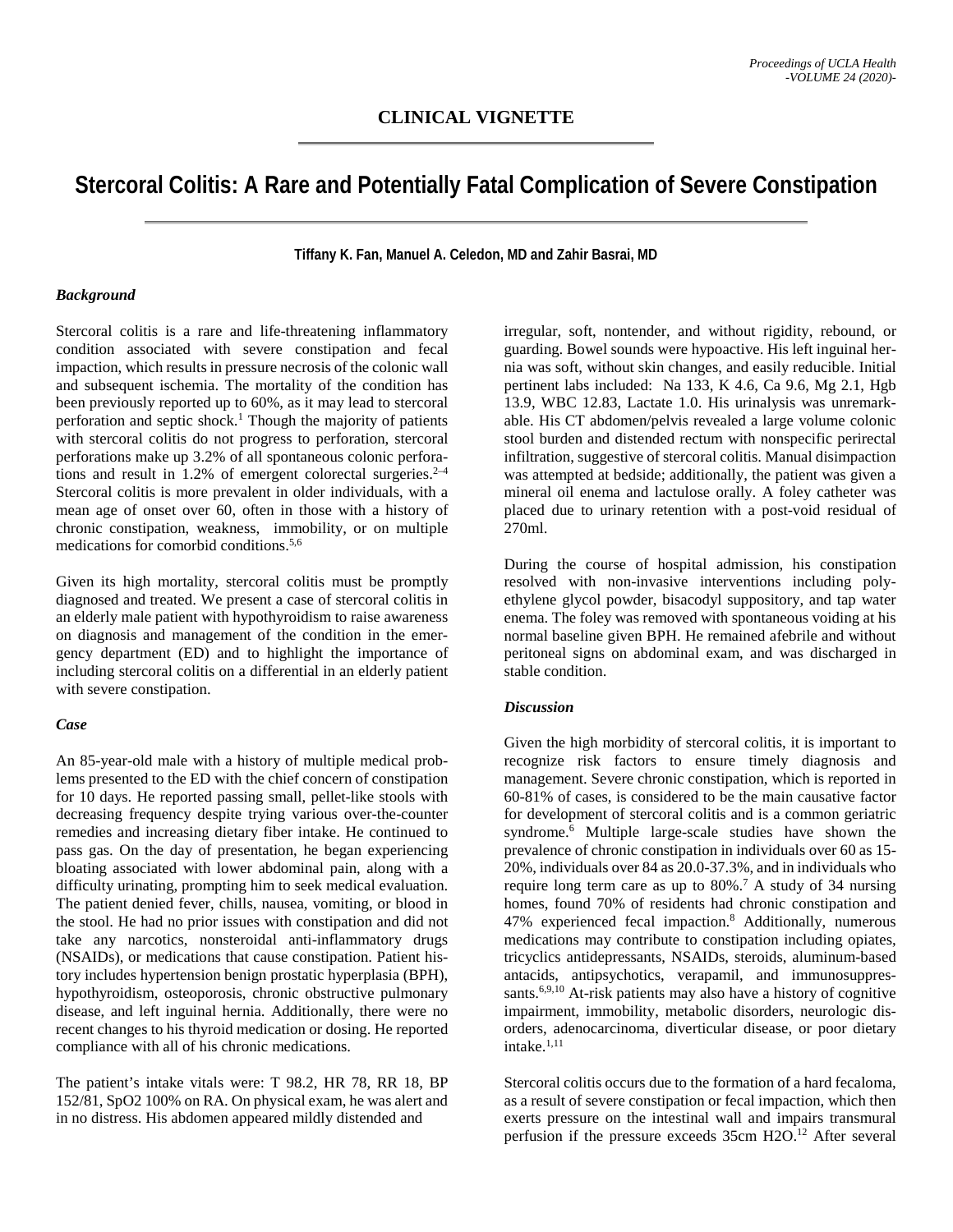hours, tissue ischemia leads to an inflammatory colitis that is associated with formation of a necrotic stercoral ulcer. If left untreated, the stercoral ulcer may progress to perforation and sepsis.12 The most susceptible locations for stercoral colitis are the anterior rectum proximal to the peritoneal reflection, the antimesenteric border of the rectosigmoid junction, and the apex of the sigmoid colon (due to the decreasing water content of stool in the distal intestinal tract, relatively narrow diameter, and poor tissue perfusion).<sup>11,12</sup> The blood supply to these regions relies on an anastomosis between branches of the inferior mesenteric and superior rectal arteries at a site referred to as Sudeck's point, which is often inadequate or absent.<sup>12</sup>

The clinical presentation of stercoral colitis may vary greatly, thereby posing a diagnostic challenge. The patients may be asymptomatic or have only mild abdominal pain at the initial stages. One-fifth of patients with stercoral perforation present with local peritonitis or vague abdominal pain<sup>3</sup>. Stercoral colitis may also mimic other abdominal processes including appendicitis, gastrointestinal bleeding, and diverticulitis.<sup>13–15</sup> Therefore, it is crucial to include stercoral colitis in the critical differential diagnosis of patients presenting to the ED with abdominal pain if the following are true:

- Patient is of geriatric age
- History of or risk factors for chronic constipation
- Resides in nursing home
- History of neurologic or mobility impairment
- History of chronic opioid use

Due to the variation in clinical presentation, clinicians should have a low threshold to obtain diagnostic imaging in these patients to confirm stercoral colitis and to rule out perforation. Abdominal computerized tomography (CT) is the most sensitive modality for identifying perforations, intraperitoneal air, and extraluminal fecal contents with an accuracy of 82- 90%.16 Typically, CT reveals: 1) focal thickening of the colonic wall, suggesting edema due to ischemia and ulceration; 2) pericolonic fat stranding; 3) extraluminal gas or abscess if perforation has occurred.<sup>11</sup> Additionally, CT findings have significant prognostic value with findings of dense mucosa, perfusion defect, ascites, or abnormal gas more often associated with higher mortality.<sup>17</sup> Abdominal and chest x-ray  $(XR)$  are of low utility and demonstrate free air under the diaphragm in only 30% of colonic perforations.<sup>16,18</sup> Therefore, XR have low diagnostic utility in the ED and should be avoided. Lab abnormalities may include leukocytosis, lactic acidosis, and elevated inflammatory markers, however, do not identify underlying pathology.1,18–21

After a diagnosis is made, it is crucial to promptly and effectively treat to avoid risk of progression. Noninvasive measures are limited in efficacy, though may be considered in patients without hemodynamic instability, sepsis, or signs of perforation requiring immediate surgical intervention. Nonsurgical approaches include oral laxatives, enemas, anorectal irrigation, manual and endoscopic guided disimpaction.8 Of note, manual disimpaction may only partially relieve blockage

due to short reach and should not be attempted if CT suggests a defect in the colonic wall as it may expedite spillage of fecal contents into the abdominal cavity.<sup>22</sup> If one is unable to relieve the blockage manually and the patient has no signs of peritonitis or impending perforation, endoscopic guided disimpaction should be attempted. Rarely, stercoral colitis is complicated by urinary retention, as in our case, and results from the compressive effect of the fecaloma on the bladder.

Among surgical approaches, resection of affected bowel and exteriorization of the colon is preferred and has been reported to improve mortality to  $32\%$ .<sup>16</sup> Intraoperative colonoscopy has also been used to ensure adequate resection and to assess for presence of other stercoral ulcers, which are occasionally present.<sup>11,17,21</sup> In the immediate post-operative period, mortality is higher in patients with low systolic blood pressure and feculent ascites; additionally, post-operative complications are more frequent among female patients and patients with decreased eGFR or elevated CRP.23

We presented a case of stercoral colitis in an elderly male patient with hypothyroidism. Stercoral colitis is a rare, but lifethreatening complication of severe constipation which can progress to stercoral perforation and septic shock. It is therefore critical for ED providers to maintain a high index of suspicion in patients with risk factors for stercoral colitis to ensure timely diagnosis and management. Chronic constipation is the main causative factor in the development of stercoral colitis and is more prevalent in geriatric populations, particularly those in long-term care. The clinical presentation of stercoral colitis may vary and diagnosis is often made based on CT findings of focal wall thickening, pericolonic fat stranding, and extraluminal gas or abscess. Abdominal and chest XR are of low sensitivity in identifying peritoneal air in the event of stercoral perforation; therefore, they should be avoided in the ED setting. Noninvasive treatments are limited in efficacy in the ED, with manual or endoscopic disimpaction are the standard of care treatments for stercoral colitis. Surgical intervention is reserved for patients with hemodynamic compromise or perforation.

# **REFERENCES**

- 1. **Naseer M, Gandhi J, Chams N, Kulairi Z**. Stercoral colitis complicated with ischemic colitis: a double-edge sword. *BMC Gastroenterol*. 2017 Nov 28;17(1):129. doi: 10.1186/s12876-017-0686-6. PMID: 29179680; PMCID: PMC5704496.
- 2. **Coulier B, Tilquin O, Ramboux A**. Massive Fecal Peritonitis Caused by Stercoral Sigmoid Colonic Perforation in the Elderly. *J Belg Soc Radiol*. 2015 Sep 15;99(1):117-118. doi: 10.5334/jbr-btr.832. PMID: 30039090; PMCID: PMC6032607.
- 3. **Kang J, Chung M**. A stercoral perforation of the descending colon. *J Korean Surg Soc*. 2012 Feb;82(2):125- 7. doi: 10.4174/jkss.2012.82.2.125. Epub 2012 Jan 27. PMID: 22347716; PMCID: PMC3278635.
- 4. **Maurer CA, Renzulli P, Mazzucchelli L, Egger B, Seiler CA, Büchler MW**. Use of accurate diagnostic criteria may